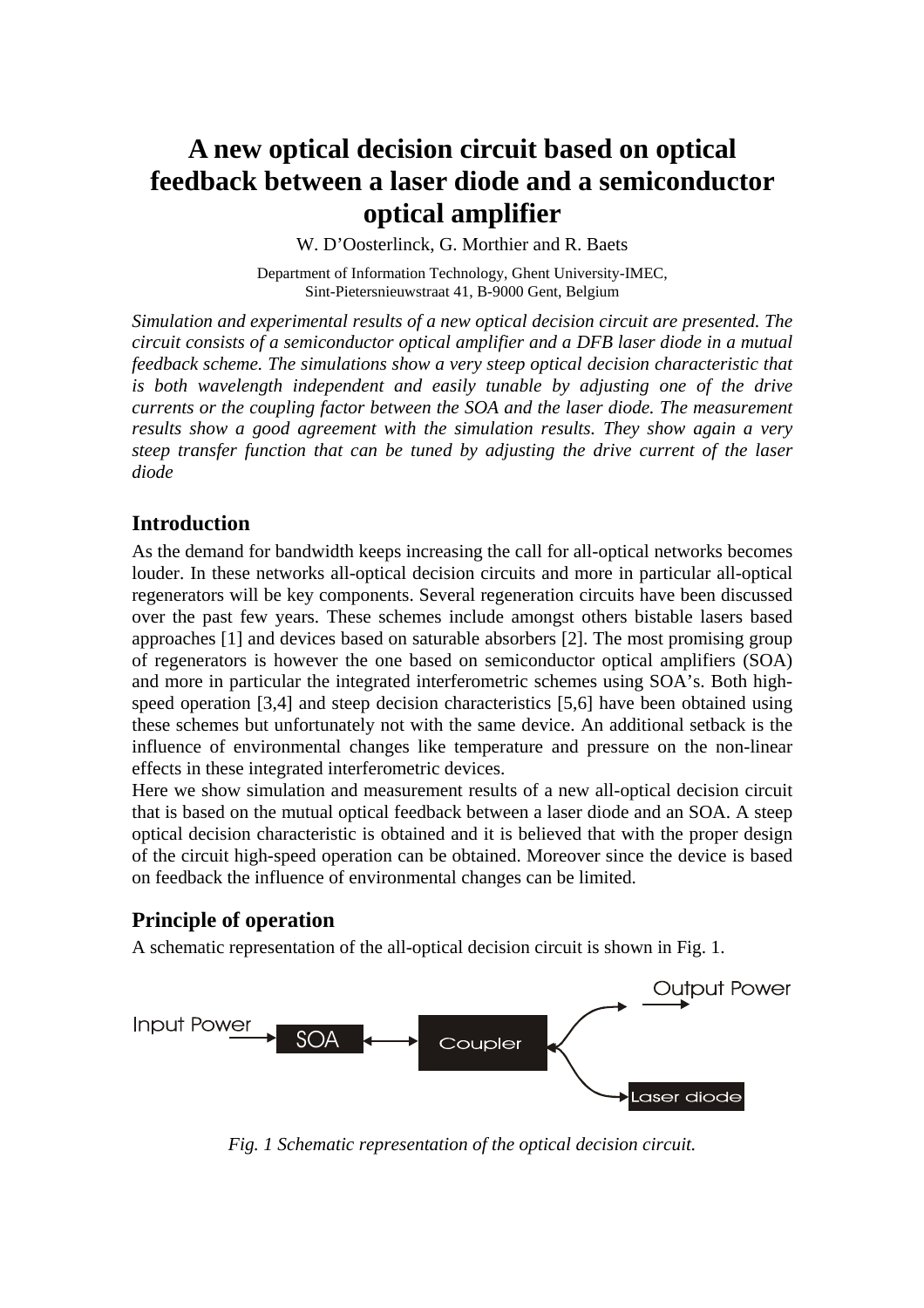The circuit consists of an SOA connected to a laser diode by means of a splitter/combiner. A fraction of the output power of the SOA is injected into the laser diode. The same fraction of the laser power is injected back into the SOA. The fraction of the output power of the SOA that is not coupled to the laser will give us the output power of the circuit.

When a low input power is injected into the SOA the output power of the SOA will also be low. Hence little power is injected into the laser diode resulting in a high laser output power injected back into the SOA. In this state the SOA is saturated by the light coming from the laser diode resulting in a low gain for the input signal due to the asymmetric carrier distribution in the SOA. When the input power rises the output power of the SOA also rises and more power is injected into the laser diode. As a result the laser output power becomes smaller giving rise to a more symmetric carrier distribution in the SOA and a higher gain for the input signal. At a certain point the output power of the SOA becomes large enough to cause a significant drop in the laser output power. At this point the longitudinal spatial hole burning in the SOA flips from the state where it is mostly determined by the laser light to the state where it is mostly determined by the input signal. A large step in the output power occurs at the time of the flipping of the longitudinal spatial hole burning.

#### **Simulation results**

Simulations were performed on the described optical decision characteristic, using commercially available software [7]. The same set-up is used as shown in Fig. 1. Both the laser diode and the SOA have a length of 500µm. The SOA is a bulk SOA and the laser diode is an AR-coated  $\lambda$ /4 shifted Distributed Feedback laser diode (DFB). In Fig. 2 different simulated static decision characteristic are shown.



*Fig. 2 Calculated static decision characteristics for different coupling factors and drive currents of both SOA and laser diode. (a) x=0.5,*  $I_{laser}=120$ *mA and I I<sub>SOA</sub>=90mA, (b)*  $x=0.6$ ,  $I_{laser}=120$ mA and  $I_{SOA}=90$ mA, (c)  $x=0.5$ ,  $I_{laser}=120$ mA and  $I_{SOA}=80$ mA, (d)  $x=0.5$ ,  $I_{laser}=130$ mA and  $I_{SOA}=90$ mA.

It can be seen that by tuning one of the drive currents or the coupling factor between the SOA and the laser diodes both the steepness of the step as the decision point (the position where the step occurs) can be changed. A step of more then 5dB could be obtained over an input power range of about 1dB. As for low input power the output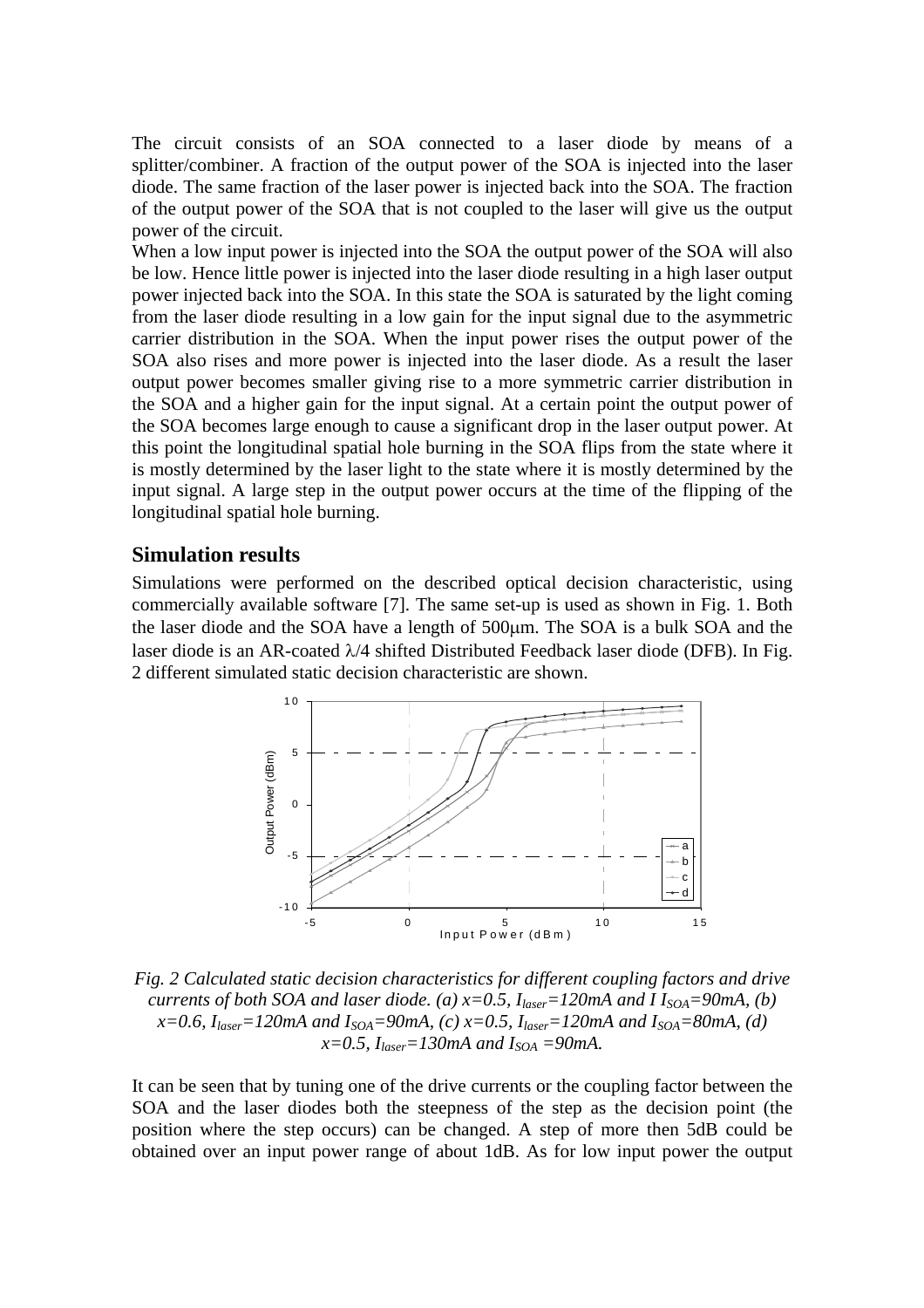power rises the noise suppression at the zero-level could be difficult. At the one-level a reasonably flat level determined by the output saturation power of the SOA is obtained.

#### **Experimental results**

Next to the simulations the device was also tested experimentally using a discrete SOA and laser diode. The coupler/combiner is a fixed 60/40 coupler (x=0.4). The DFB laser diode used is a fiber-pigtailed DFB laser without isolator and with AR-coated facets. Since the DFB laser is normally integrated with an isolator and the fiber to chip coupling is optimized for use with an isolator omitting the isolator leads to a significant decrease in fiber to chip coupling. Because of this only a relative small fraction of the SOA light that is injected into the fiber of the laser diode is actually coupled to the laser chip itself. In order to obtain a step in the output power of the laser diode the drive current was kept low. The laser power going back to the SOA was amplified with an Erbium Doped Fiber Amplifier (EDFA).

In Fig. 3 we show an experimentally obtained optical decision characteristic. The signal wavelength is 1550nm and the laser wavelength is 1560nm. The drive currents for SOA and laser are 150mA and 22mA respectively.



*Fig. 3 Experimental static decision characteristic.*

The output power exhibits a very steep step of about 10dB over an input power range of 1dB. It can be seen that the experimentally obtained characteristic corresponds to the characteristics obtained in the simulations. We observe the same slow rising slope at low input powers and the flat one-level for higher input powers.



*Fig. 4 Tuning of the decision point by adjusting the drive current of the laser diode.*